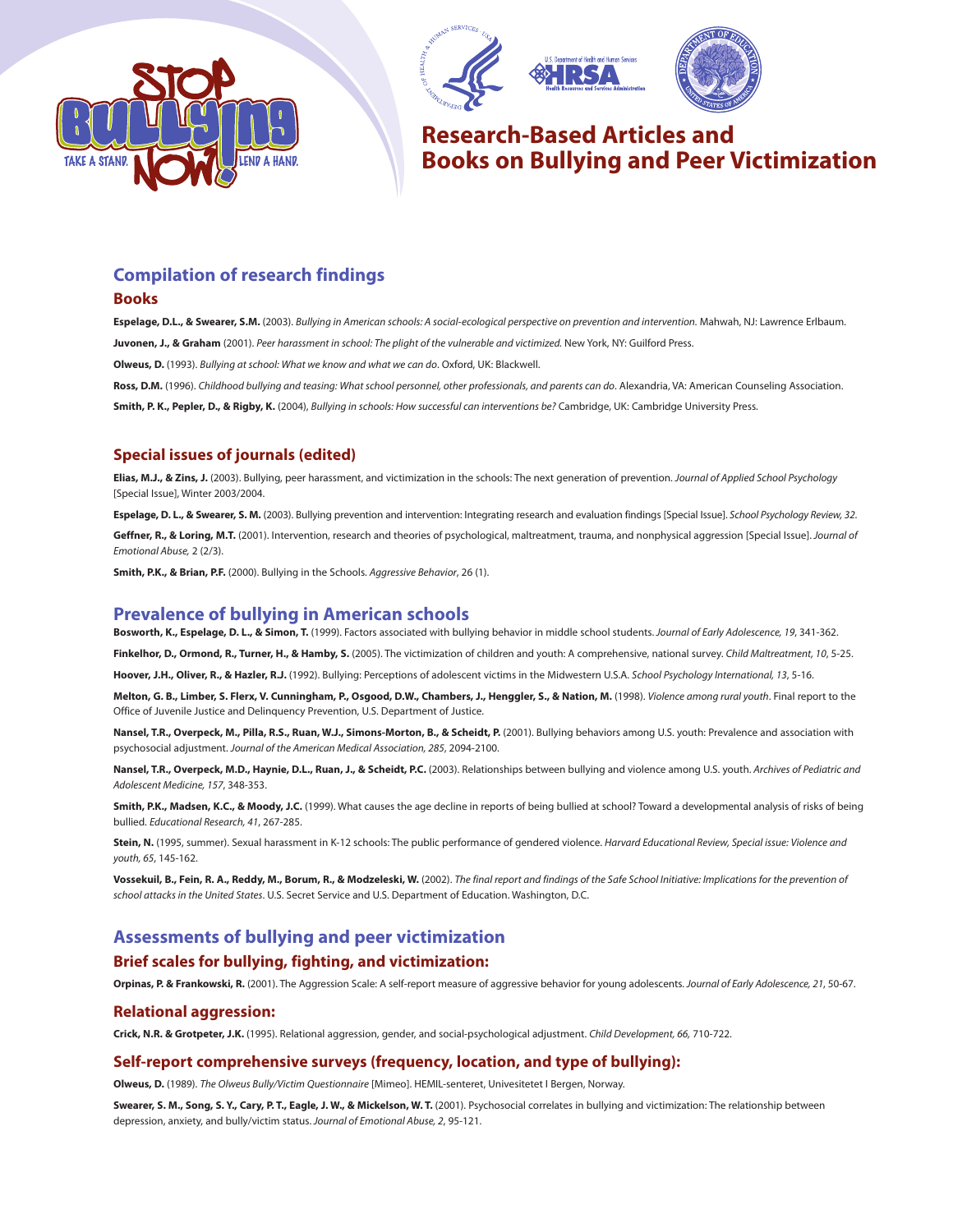#### **Bullying as a group process:**

Salmivalli, C., Lagerspetz, K., Bjorkqvist, K., Osterman, K., & Kaukiainen, A. (1996). Bullying as a group process: Participant roles and their relations to social status within the group. Aggressive Behavior, 22, 1-15.

#### **Observational techniques:**

**Craig, W. M., & Pepler, D.J.** (1997). Observations of bullying and victimization in the schoolyard. Canadian Journal of School Psychology, 13, 41-59.

## **Correlates of bullying and peer victimization**

#### **Gender and race:**

**Crick, N.R., Bigbee, M.A., & Howes, C.** (1996). Gender differences in children's normative beliefs about aggression: How do I hurt thee? Let me count the ways. Child Development, 67, 1003-1014.

Espelage, D. L., Mebane, S., Swearer, S.M., & Turner, R. (2003). Gender differences in bullying: Moving beyond mean level differences. In D. L. Espelage & S. M. Swearer (Eds.), Bullying in American schools: A social ecological perspective on prevention and intervention. Lawrence Erlbaum Associates.

**Graham, S., & Juvonen, J.** (2002). Ethnicity, peer harassment, and adjustment in middle school: An exploratory study. Journal of Early Adolescence, 22, 173-199.

**Knight, G.P., Guthrie, I.K., Page, M.C., & Fabes, R.A.** (2002). Emotional arousal and gender differences in aggression: A meta-analysis. Aggressive Behavior, 28, 266- 393.

#### **Individual characteristics (depression, anxiety, anger, suicide, empathy, and social skills):**

**Endresen, I.M., & Olweus, D.** (2001). Self-reported empathy in Norwegian adolescents: Sex differences, age trends, and relationship to bullying. In A.C. Bohart & C. Arthur, & Stipek, D.J. (Eds). (2001), Constructive and destructive behavior: Implications for family, school, and society (pp. 147-165). Washington, D.C.: American Psychological Association.

Fekkes, M., Pijpers, F. I. M., & Verloove-VanHorick, S. P. (2004). Bullying behavior and associations with psychosomatic complaints and depression in victims. Journal of Pediatrics, 144, 17-22.

Hanish, L. D., & Guerra, N. G. (2000). Children who get victimized at school: What is known? What can be done? Professional School Counseling, 4, 113-119.

**Haynie, D. L., Nansel, T., Eitel, P., Crump, A. D., Saylor, K., Yu, K., et al.** (2001). Bullies, victims, and bully/victims: Distinct groups of at-risk youth. Journal of Early Adolescence, 21, 29-49.

**Hodges, E., & Perry, D.** (1996). Victims of peer abuse: An overview. Journal of Emotional and Behavioral Problems, 5, 23-28.

**Janssen, I., Craig, W. M., Boyce, W. F., & Pickett, W.** (2004). Associations between overweight and obesity within bullying behaviors in school-aged children. Pediatrics, 113, 1187-1194.

**Juvonen, J. Graham, S., & Schuster, M. A.** (2003). Bullying among young adolescents: The strong, the weak, and the troubled. Pediatrics, 112, 1231-1237.

**Mishna, F.** (2003). Learning disabilities and bullying: Double jeopardy. Journal of Learning Disabilities, 36, 1-15.

**Slee, P. T.** (1993). Bullying: A preliminary investigation of its nature and the effects of social cognition. Early Child Development and Care, 87, 47-57.

**Sutton, J., Smith, P.K., & Swettenham, J.** (1999). Bullying and "theory of mind": A critique of the "social skills deficit" view of anti-social behaviour. Social Development, 8, 117-127.

#### **Relationship between bullying and antisocial behavior:**

Nansel, T. R., Overpeck, M. D., Haynie, D. L., Ruan, W. J., & Scheidt, P. C. (2003). Relationships between bullying and violence among U.S. youth. Archives of Pediatric Adolescent Medicine, 157, 348-353.

Nansel, T. R., Overpeck, M., Pilla, R. S., Ruan, J., Simons-Morton, B., & Scheidt, P. (2001). Bullying Behaviors Among US Youth: Prevalence and Association With Psychosocial Adjustment. Journal of the American Medical Association, 285, 2094-2100.

**Olweus, D.** (1993). Bullying at school: What we know and what we can do. NY: Blackwell.

#### **Familial factors (parenting styles and sibling bullying):**

**Baldry, A. C.** (2003). Bullying in schools and exposure to domestic violence. Child Abuse & Neglect, 27, 713-732.

Bowers, L., Smith, P. K., & Binney, V. (1994). Perceived family relationships of bullies, victims and bully/victims in middle childhood. Journal of Social and Personal Relationships, 11, 215-232.

**Duncan, R. D.** (1999). Maltreatment by parents and peers: The relationship between child abuse, bully victimization and psychological distress. Child Maltreatment, 4, 45-55.

**Duncan, R. D.** (1999). Peer and sibling aggression: An investigation of intra- and extra-familial bullying. Journal of Interpersonal Violence, 14, 871-886.

**Ingoldsby, E. M., Shaw, D. S., & Garcia, M. M.** (2001). Intrafamily conflict in relation to boy's adjustment at school. Development and Psychopathology, 13, 35-52.

Ladd, G. W., & Ladd, B. K. (1998). Parenting behaviors and parent-child relationships: Correlates of peer victimization in kindergarten. Developmental Psychology, 34, 1450-1458.

**Wolke, D., & Samara, M. M.** (2004). Bullied by siblings: Association with peer victimization and behavior problems in Israeli secondary school children. Journal of Child Psychology and Psychiatry, 45, 1015-1029.